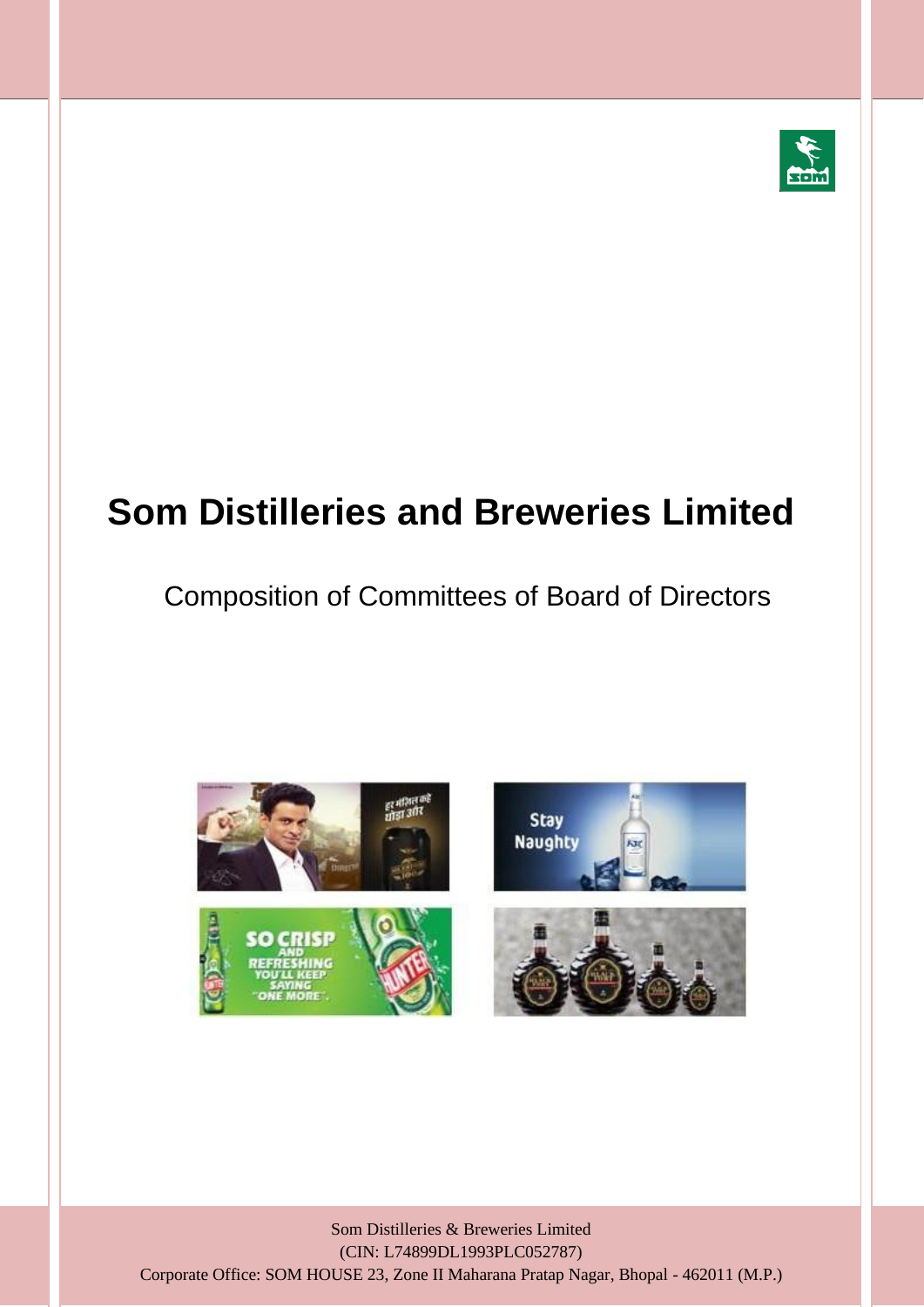

## **Som Distilleries and Breweries Limited**

#### **COMPOSITION OF COMMITTEES OF BOARD OF DIRECTORS**

The Company constituted Audit Committee, Nomination & Remuneration Committee, Stakeholders' Relationship Committee, Risk Management Committee, Corporate Social Responsibility (CSR) Committee & Executive Legal and Borrowing Committee. All committees have a combination of Executive, Non-Executive and Independent Directors. The Chairman of most of the committees is an Independent Director.

As per the charter of respective committees, committees deliberate on the matters referred to it by the Board. Information and data that is important to the committees to discuss the matter is distributed in writing to the members of the committees well in advance of the meeting. Recommendations of the committees are submitted to the Board to take decision on the matter referred.

The members of the committee, who are not able to participate in the meeting physically, generally participate through tele-conferencing or video conferencing.

#### **AUDIT COMMITTEE**

The Audit Committee of the Company is constituted in line with the provisions of Regulation 18 of the Securities and Exchange Board of India (Listing Obligations and Disclosure Requirements) Regulations, 2015 ("SEBI Listing Regulations") read with Section 177 of the Companies Act, 2013 ("Act").

The Audit Committee was constituted by the Board with three Non-Executive Independent Directors and one Executive Director.

| <b>Name</b>          | <b>Category</b>                       | <b>Date Of Appointment</b> |
|----------------------|---------------------------------------|----------------------------|
| Mr. Deena Nath Singh | Non-Executive - Independent Director, | 30-03-2006                 |
|                      | <b>Chairperson</b>                    |                            |
| Mr. Nakul Kam Sethi  | <b>Executive Director,</b>            | 13-10-2018                 |
|                      | <b>Member</b>                         |                            |
| Ms. Nishi Arora      | Non-Executive - Independent Director, | 13-10-2018                 |
| <b>Member</b>        |                                       |                            |
| Mr. Uma Kant Samal   | Non-Executive - Independent Director, | 26-04-2022                 |
|                      | <b>Member</b>                         |                            |

#### **i. The broad terms of reference of the Audit Committee is as follows:**

- Oversight of the Company's financial reporting process and the disclosure of its financial information to ensure that the financial statement is correct, sufficient and credible.
- Recommendation for appointment, remuneration and terms of appointment of auditors of the Company.

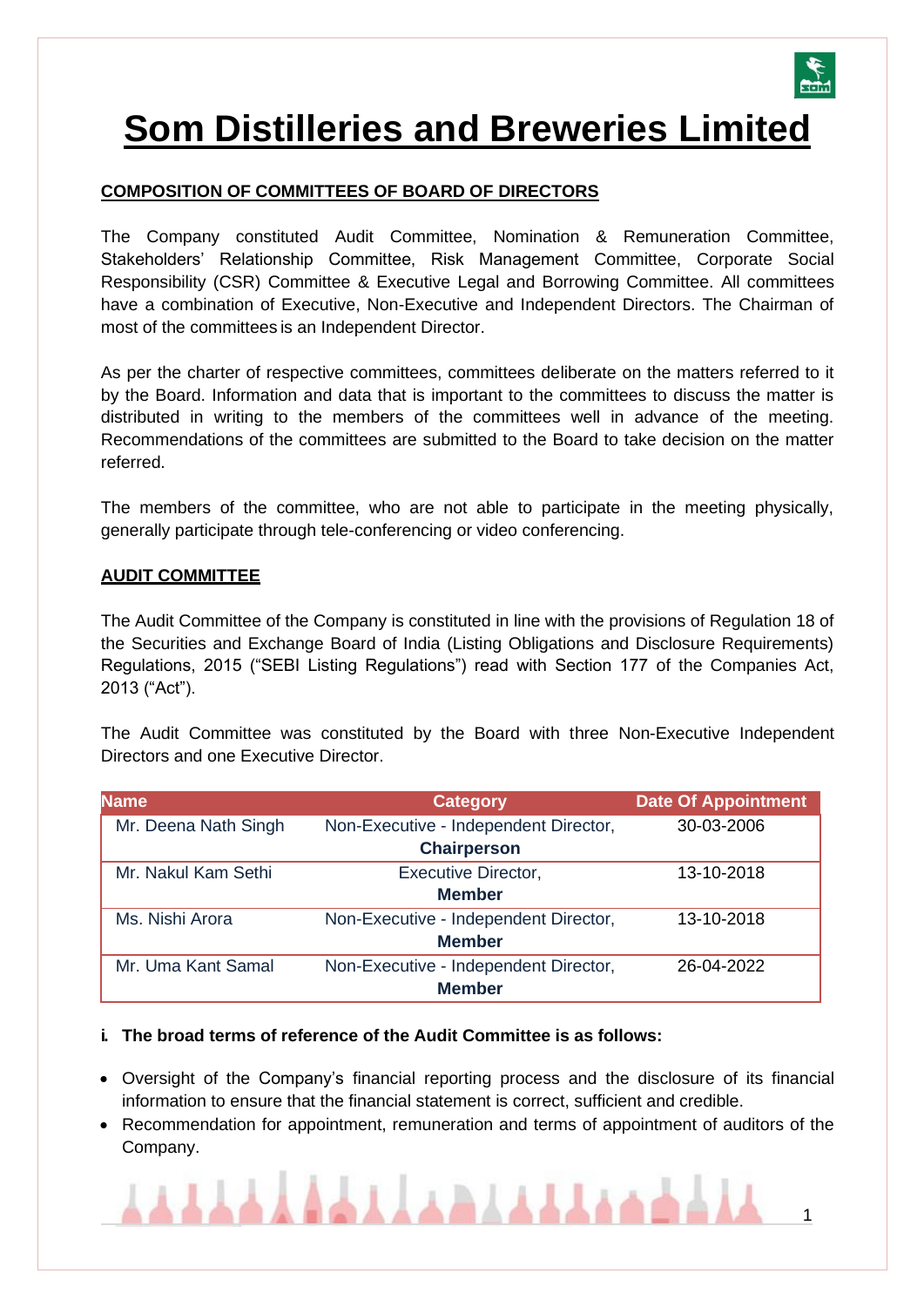

- Approval of payment to statutory auditors for any other services rendered by the statutory auditors.
- Review, with the management, the annual financial statements and auditor's report thereon before submission to the Board for approval, with particular reference to:
	- matters required to be included in the Directors' Responsibility Statement to be included in the Board's report in terms of clause(c) of sub-section (3) of Section 134 of the Act;
	- changes, if any, in accounting policies and practices and reasons for the same;
	- major accounting entries involving estimates based on the exercise of judgment by management;
	- significant adjustments made in the financial statements arising out of audit findings;
	- compliance with listing and other legal requirements relating to financial statements;
	- disclosure of any related party transactions;
	- modified opinion(s) in the draft audit report.
- Review, with the management, the quarterly financial statements before submission to the Board for approval.
- Review, with the management, the statement of uses / application of funds raised through an issue (public issue, rights issue, preferential issue, etc.), the statement of funds utilized for purposes other than those stated in the offer document/ prospectus / notice and the report submitted by the monitoring agency monitoring the utilisation of proceeds of a public or rights issue, and making appropriate recommendations to the Board to take up steps in this matter.
- Review and monitor the auditors' independence and performance, and effectiveness of audit process.
- Review and monitor the auditors' independence and performance, and effectiveness of audit process.
- Approval or any subsequent modification of transactions of the Company with related parties.
- Scrutiny of inter-corporate loans and investments. Valuation of undertakings or assets of the Company, wherever it is necessary.
- Evaluation of internal financial controls and risk management systems.
- Monitor the end use of funds raised through public offers and related matter.
- Review, with the management, performance of statutory and internal auditors, adequacy of the internal control systems.
- Review the adequacy of internal audit function, if any, including the structure of the internal audit department, staffing and seniority of the official heading the department, reporting structure coverage and frequency of internal audit.
- Discuss with internal auditors of any significant findings and follow up there on.
- Review the findings of any internal investigations by the internal auditors into matters where there is suspected fraud or irregularity or a failure of internal control systems of a material nature and reporting the matter to the Board.
- Discuss with statutory auditors before the audit commences, about the nature and scope of audit as well as post-audit discussion to ascertain any area of concern.
- Look into reasons for substantial defaults in the payment to the depositors, debenture holders, shareholders (in case of non-payment of declared dividends) and creditors.
- Review the functioning of the whistle blower mechanism.

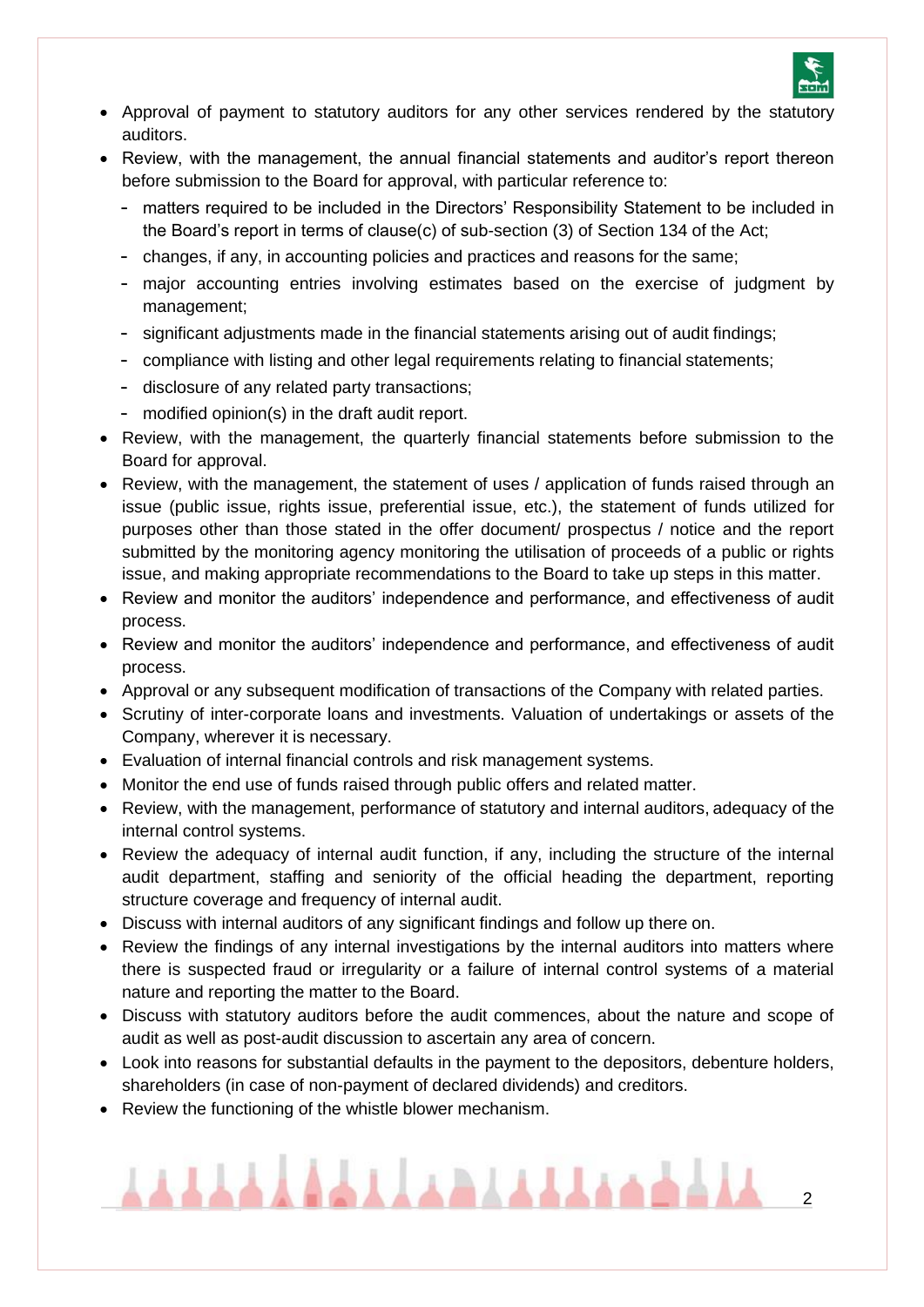

- Review the utilization of loans and/or advances from/investment by the holding company in the subsidiary exceeding Rs.100 crore or 10% of the asset size of the subsidiary, whichever is lower including existing loans/ advances/ investments existing as on the date or such other limit as may be prescribed.
- Review the management discussion and analysis of financial condition and results of operations.
- Review the statement of significant related party transactions (as defined by the Audit Committee), submitted by management.
- Review the management letters/letters of internal control weaknesses issued by the statutory auditors.
- Review the internal audit reports relating to internal control weaknesses.
- Review the appointment, removal and terms of remuneration of the chief internal auditor shall be subject to review by the Audit Committee. Review the statement of deviations:
	- (a) quarterly statement of deviation(s) including report of monitoring agency, if applicable, submitted to stock exchange(s) in terms of Regulation 32(1) of SEBI Listing Regulations.
	- (b) annual statement of funds utilized for purposes other than those stated in the offer document/prospectus/notice in terms of Regulation 32(7) of SEBI Listing Regulations.
- Review and monitor the auditor's independence and performance, and effectiveness of audit process.
- Examination of the financial statement and the auditors' report thereon;
- Review the financial statements, in particular, the investments made by the unlisted subsidiary/ies.
- **ii. As per SOM Code of Conduct for Prevention of Insider Trading and the Code of Corporate Disclosure Practices ("Code"):**
- To approve policies in relation to the implementation of the Code and to supervise implementation of the Code.
- To note and take on record the status reports detailing the dealings by Designated Persons in Securities of the Company, as submitted by the Compliance Officer on a quarterly basis.
- To provide directions on any penal action to be initiated, in case of any violation of the Regulations by any person.
- Review compliance with the provisions of SEBI (Prohibition of Insider Trading) Regulations, 2015 as amended from time to time, at least once in a financial year and verify that the systems for internal control are adequate and are operating effectively.

#### **iii. Others**

- To consider matters relating to the Company with respect to the SOM Code of Conduct.
- Such other matters as mentioned in the terms of reference or as may be required to be carried out by the Audit Committee pursuant to amendments under any law, from time to time.

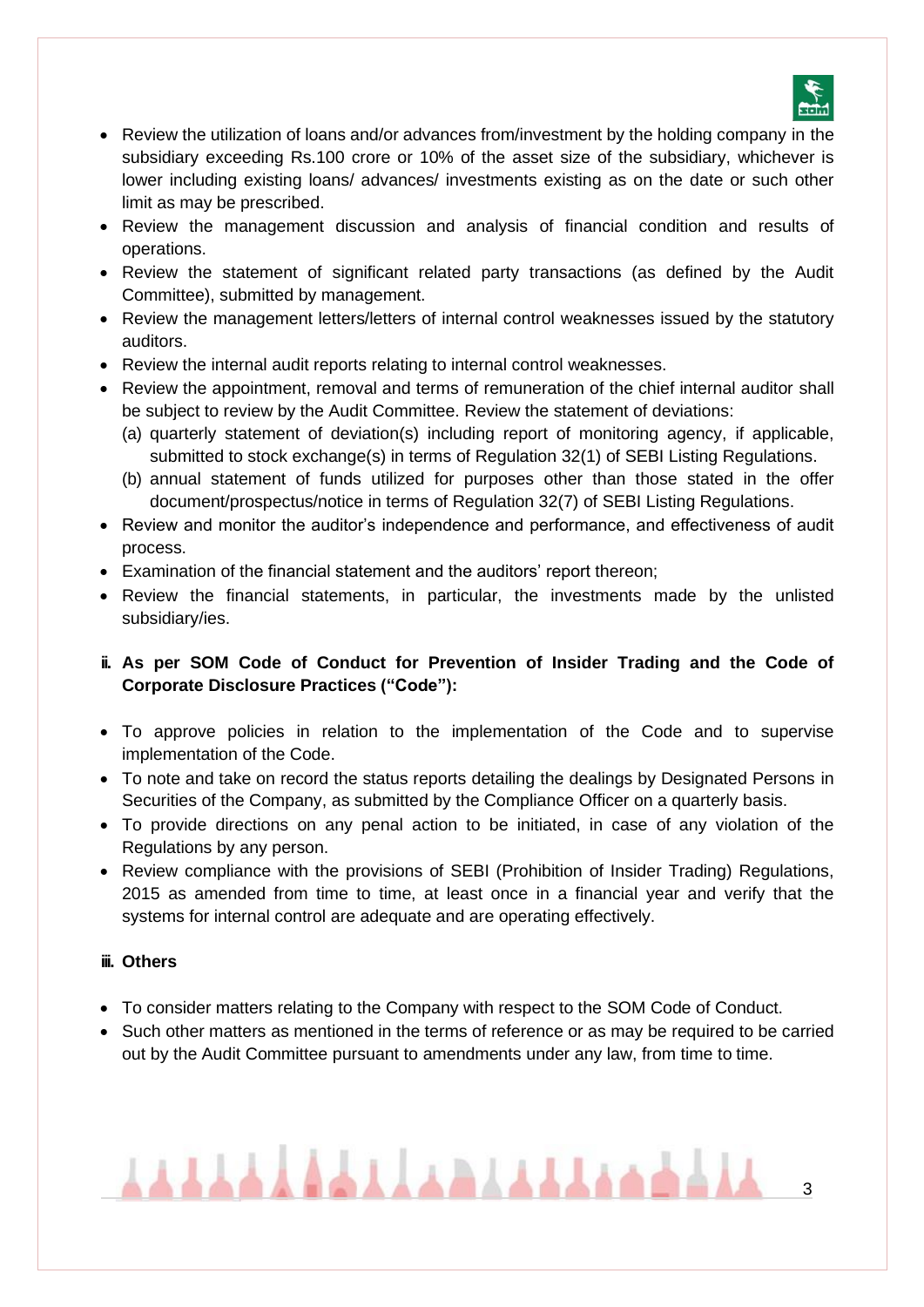

#### **NOMINATION & REMUNERATION COMMITTEE**

The Nomination and Remuneration Committee of the Company is constituted in line with the provisions of Regulation 19 of SEBI Listing Regulations read with Section 178 of the Act.

The Nomination and Remuneration Committee was constituted by the Board with three Non-Executive Independent Directors.

| <b>Name</b>            | <b>Category</b>                       | Date Of Appointment |
|------------------------|---------------------------------------|---------------------|
| Mr. Deena Nath Singh   | Non-Executive - Independent Director, | 30-05-2014          |
|                        | <b>Chairperson</b>                    |                     |
| Mr. Satpal Kumar Arora | Non-Executive - Independent Director, | 27-05-2019          |
| <b>Member</b>          |                                       |                     |
| Ms. Nishi Arora        | Non-Executive - Independent Director, | 13-10-2018          |
|                        | <b>Member</b>                         |                     |

- **i. The broad terms of reference of Nomination and Remuneration Committee is as follows:**
- Recommend to the Board the setup and composition of the Board and its committees, including the "formulation of the criteria for determining qualifications, positive attributes and independence of a director." The committee will consider periodically reviewing the composition of the Board with the objective of achieving an optimum balance of size, skills, independence, knowledge, age, gender and experience.
- Recommend to the Board the appointment or reappointment of directors.
- Devise a policy on Board diversity.
- Recommend to the Board appointment of Key Managerial Personnel ("KMP" as defined by the Act) and executive team members of the Company (as defined by this Committee).
- Carry out evaluation of every director's performance and support the Board and Independent Directors in evaluation of the performance of the Board, its committees and individual directors. This shall include "Formulation of criteria for evaluation of Independent Directors and the Board". Additionally, the Committee may also oversee the performance review process of the KMP and executive team of the Company.
- Recommend to the Board the Remuneration Policy for directors, executive team or Key Managerial Personnel as well as the rest of the employees.
- On an annual basis, recommend to the Board the remuneration payable to the directors and oversee the remuneration to executive team or Key Managerial Personnel of the Company.
- Oversee familiarisation programs for directors.
- Oversee the Human Resource philosophy, Human Resource and People strategy and Human Resource practices including those for leadership development, rewards and recognition, talent management and succession planning (specifically for Board, KMP and executive team).
- Provide guidelines for remuneration of directors on material subsidiaries.
- Recommend to the Board on voting pattern for appointment and remuneration of directors on the Boards of its material subsidiary companies.
- Performing such other duties and responsibilities as may be consistent with the provisions of the committee charter.

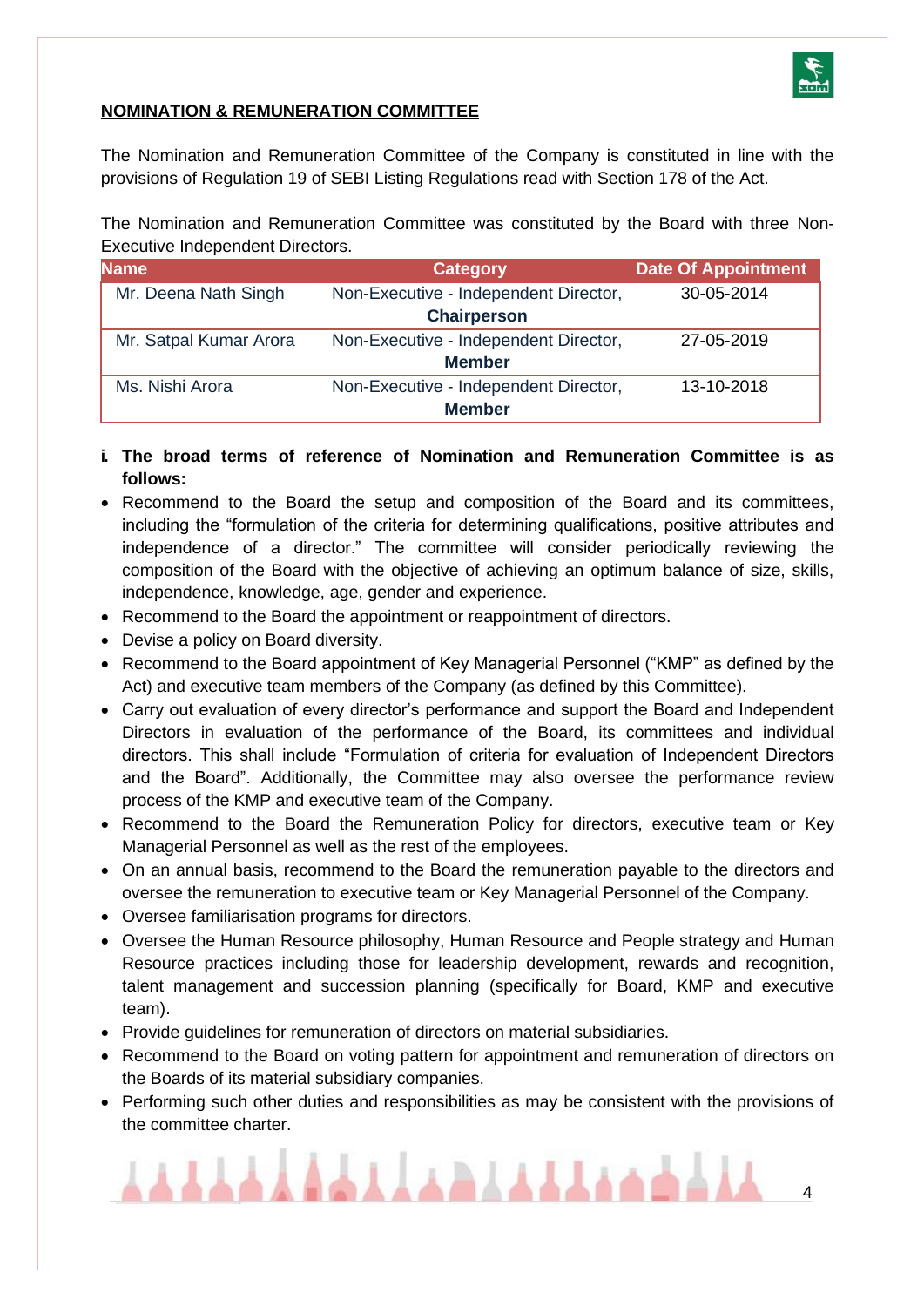

#### **STAKEHOLDERS RELATIONSHIP COMMITTEE**

The Stakeholders' Relationship Committee is constituted in line with the provisions of Regulation 20 of SEBI Listing Regulations read with Section 178 of the Act.

The Stakeholders Relationship Committee was constituted by the Board with two Non-Executive Independent Directors and one Executive Director.

| <b>Name</b>          | <b>Category</b>                       | <b>Date Of Appointment</b> |
|----------------------|---------------------------------------|----------------------------|
| Mr. Deena Nath Singh | Non-Executive - Independent Director, | 13-10-2018                 |
|                      | <b>Chairperson</b>                    |                            |
| Mr. Nakul Kam Sethi  | <b>Executive Director,</b>            | 13-10-2018                 |
|                      | <b>Member</b>                         |                            |
| Ms. Nishi Arora      | Non-Executive - Independent Director, | 03-06-2019                 |
|                      | <b>Member</b>                         |                            |

#### **i. The broad terms of reference of Stakeholders' Relationship Committee is as follows:**

- Consider and resolve the grievances of security holders of the Company including redressal of investor complaints such as transfer or credit of securities, non-receipt of dividend/notice/annual reports, transfer/transmission of shares, issue of new/duplicate certificates, general meetings etc., and all other securities-holders related matters.
- Consider and approve issue of share certificates (including issue of renewed or duplicate share certificates), transfer and transmission of securities, etc.
- Authorize any person to take such actions as necessary or deemed fit by the Committee for any matter.
- Review of measures taken for effective exercise of voting rights by shareholders.
- Review of adherence to the service standards adopted by the Company in respect of various services being rendered by the Registrar & Share Transfer Agent.
- Review of the various measures and initiatives taken by the Company for reducing the quantum of unclaimed dividends and ensuring timely receipt of dividend warrants/annual reports/statutory notices by the shareholders of the company.
- Review the policies, processes and systems periodically and recommend measures for improvements from time to time.
- Look into various aspects of interest of shareholders, debenture holders and security holders.
- Such other matters as may be required to be carried out by the Stakeholders' Relationship Committee pursuant to amendments under any law, from time to time.

#### **CORPORATE SOCIAL RESPONSIBILITY (CSR) COMMITTEE**

The CSR Committee of the Company is constituted in line with the provisions of Section 135 of the Act.

The CSR Committee was constituted by the Board with three Non-Executive Independent Directors and one Executive Director.

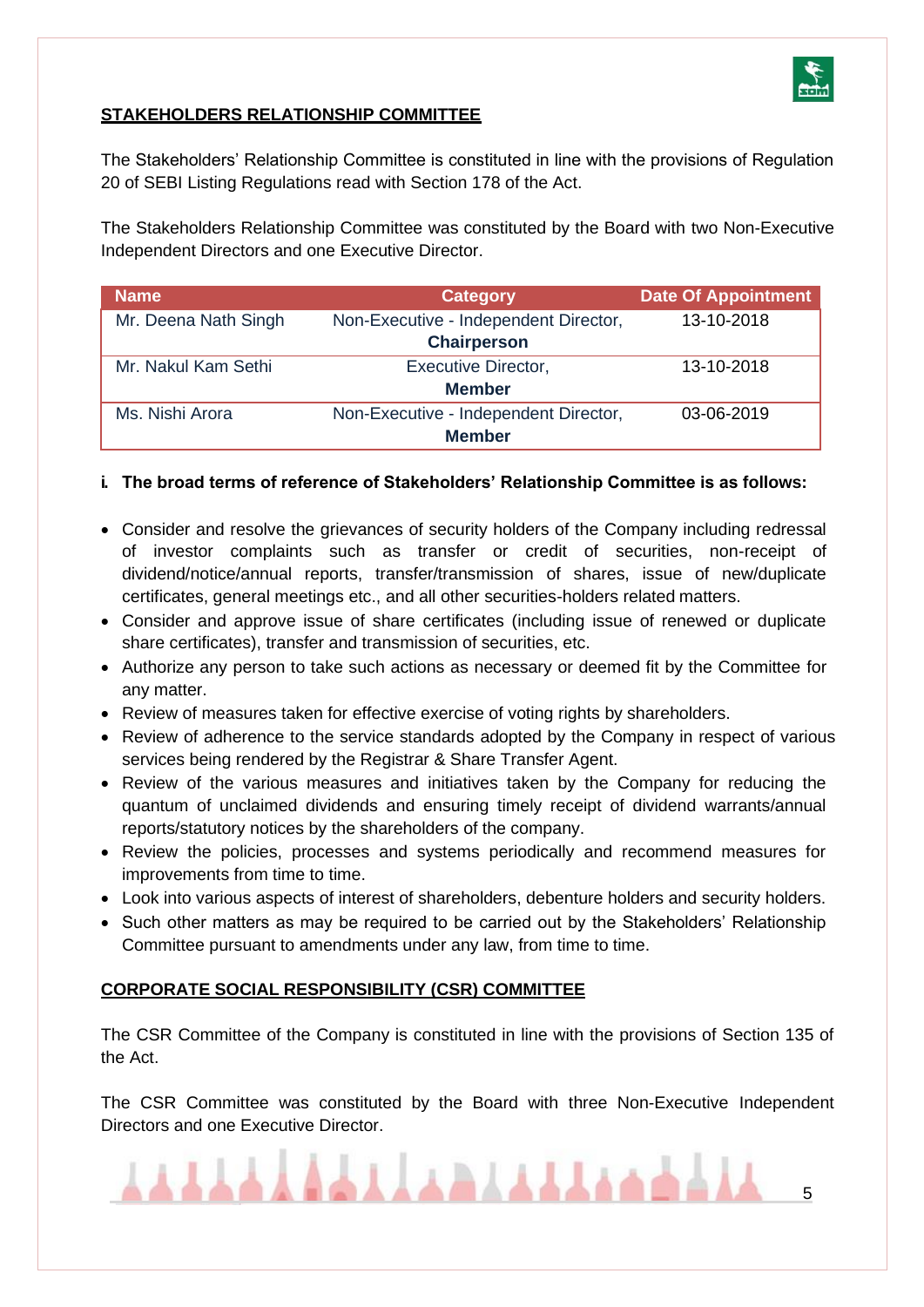|                      |                                                             | <b>SOM</b>                 |
|----------------------|-------------------------------------------------------------|----------------------------|
| Name                 | <b>Category</b>                                             | <b>Date Of Appointment</b> |
| Mr. Deena Nath Singh | Non-Executive - Independent Director,<br><b>Chairperson</b> | 26-12-2014                 |
| Mr. Nakul Kam Sethi  | <b>Executive Director,</b><br><b>Member</b>                 | 13-10-2018                 |
| Ms. Nishi Arora      | Non-Executive - Independent Director,<br><b>Member</b>      | 26-12-2014                 |
| Mr. Uma Kant Samal   | Non-Executive - Independent Director,<br><b>Member</b>      | 10-02-2021                 |

#### **i. The broad terms of reference of CSR Committee is as follows:**

- Formulate and recommend to the Board, a CSR policy indicating the activities to be undertaken by the Company as specified in Schedule VII of the Act.
- Recommend the amount of expenditure to be incurred on the activities referred to above;
- Monitor the CSR Policy of the Company from time to time.
- Institute a transparent monitoring mechanism for implementation of the CSR projects or programs or activities undertaken by the Company.
- Do such other acts, deeds, things and matters as are necessary or expedient in complying with the provisions of Section 135 of the Act and the Companies (Corporate Social Responsibility Policy) Rules, 2014.

#### **RISK MANAGEMENT COMMITTEE**

In terms of regulation 21 of SEBI Listing Regulations, 2015 the Board has constituted a Risk Management Committee.

The Risk Management Committee was constituted by the Board with two Non-Executive Independent Directors and one Executive Director.

| <b>Name</b>          | <b>Category</b>                       | <b>Date Of Appointment</b> |
|----------------------|---------------------------------------|----------------------------|
| Mr. Nakul Kam Sethi  | <b>Executive Director,</b>            | 13-10-2018                 |
|                      | <b>Chairperson</b>                    |                            |
| Mr. Deena Nath Singh | Non-Executive - Independent Director, | $07 - 02 - 2020$           |
| <b>Member</b>        |                                       |                            |
| Ms. Nishi Arora      | Non-Executive - Independent Director, | 26-12-2014                 |
|                      | <b>Member</b>                         |                            |

#### **i. The broad terms of reference of the Risk Management Committee is as follows:**

- Formulate, monitor and review risk management policy and plan, *inter-alia*, covering investment of surplus funds, management of foreign exchange risks, cyber security risks.
- Approve addition/deletion of banks and other financial intermediaries and recognised exchanges from time to time for carrying out Treasury transactions and delegate the said power to such person as may be deemed fit.
- Carry out any other function as is referred by the Board from time to time or required under the relevant provisions of the applicable laws, regulations and various circulars issued by the regulatory authorities, from time to time.

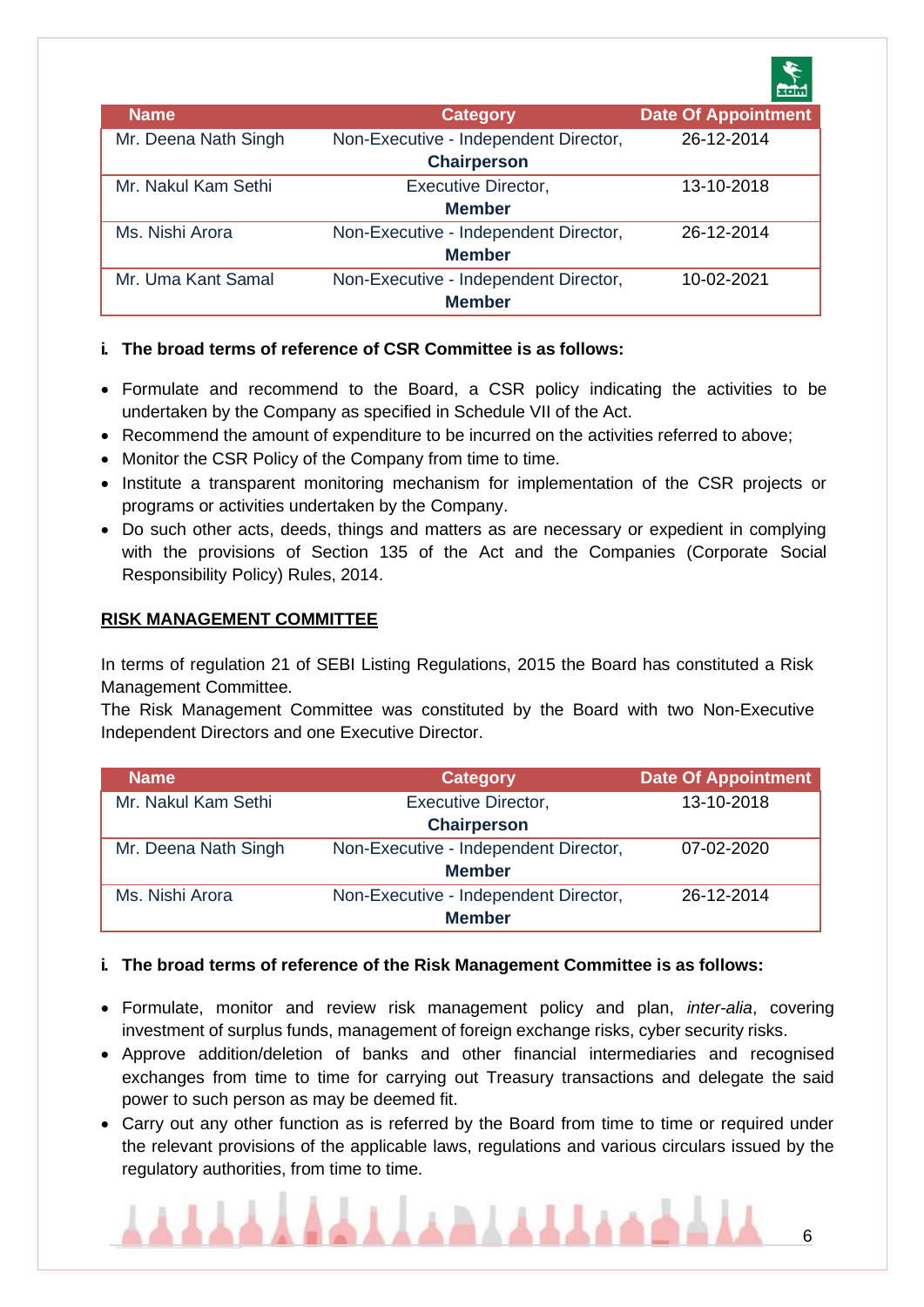

#### **EXECUTIVE LEGAL AND BORROWING COMMITTEE**

The Executive Legal and Borrowing Committee managing the day-to-day operations of the business of Som Distilleries and Breweries Limited. It is chaired by the Executive Director.

The Executive Legal and Borrowing Committee was constituted by the Board with two Directors (one Executive Director and one Non-Executive Independent Director) and Chief Financial Officer.

| <b>Name</b>            | <b>Category</b>                       | <b>Date Of Appointment</b> |
|------------------------|---------------------------------------|----------------------------|
| Mr. Nakul Kam Sethi    | <b>Executive Director,</b>            | 27-05-2019                 |
|                        | <b>Chairperson</b>                    |                            |
| Mr. Deena Nath Singh   | Non-Executive - Independent Director, | 27-05-2019                 |
| <b>Member</b>          |                                       |                            |
| Mr. Rajesh Kumar Dubey | <b>Chief Financial Officer,</b>       | $07-02-2020$               |
| <b>Member</b>          |                                       |                            |

#### **i. The broad terms of reference of the Executive Legal and Borrowing Committee is as follows:**

- To approve opening \ operation \ closure of bank accounts and to obtain credit facilities of all kinds including but not limited to letter of credit, bank guarantee, term loans, over draft facility, cash credit facility, foreign exchange\ currency transactions\ FDI and such other facility(ies) or any amendment in its operation \ terms.
- To accept advances\loans\debts, availing fund based \ non fund based credit facilities from banks, financial institutions, NBFCs, lending agencies, firms, body corporate or any person, whether in India or abroad and any amendment to the facilities availed, notwithstanding the money so borrowed together with the money already borrowed (apart from the temporary loan obtained from the company's bankers in the ordinary course of business) may at any time exceed aggregate of the paid up capital of the company and its free reserves (reserves not set apart for any specific purpose) provided that the total amount that may be borrowed (i.e. the principal amount) by the committee and outstanding (i.e. the principal amount) at any point of time, shall not exceed the sum of Rs.500 crore or as approved under section 180(1)(c) of the companies act, 2013 from time to time and is further authorized to delegate authority to sign\ amend\ vary\ execute all required documents, including but not limited to applications, affidavits, agreements, addendums, amendments, MOUs, guarantees, deeds, power of attorneys, undertakings, etc.
- To give collateral, guarantee, security, additional security in any form\ manner by way of mortgage or any other kind of security and to give bank guarantee to\ in favour of any banks, financial institutions, NBFCs, lending agency, firms, bodies corporate, whether in India or abroad, in connection with any credit facilities\ loans\ overdraft facilities\ debentures\ other debt instruments availed\ issued or to be availed\ issued by the Company, group associate\ subsidiary companies\ entities\ promoters of the Company.
- To invest surplus funds of the Company in any financial \ non-financial asset, give loans to any person, company, firm, body corporate etc on such terms and conditions as the committee may think fit.